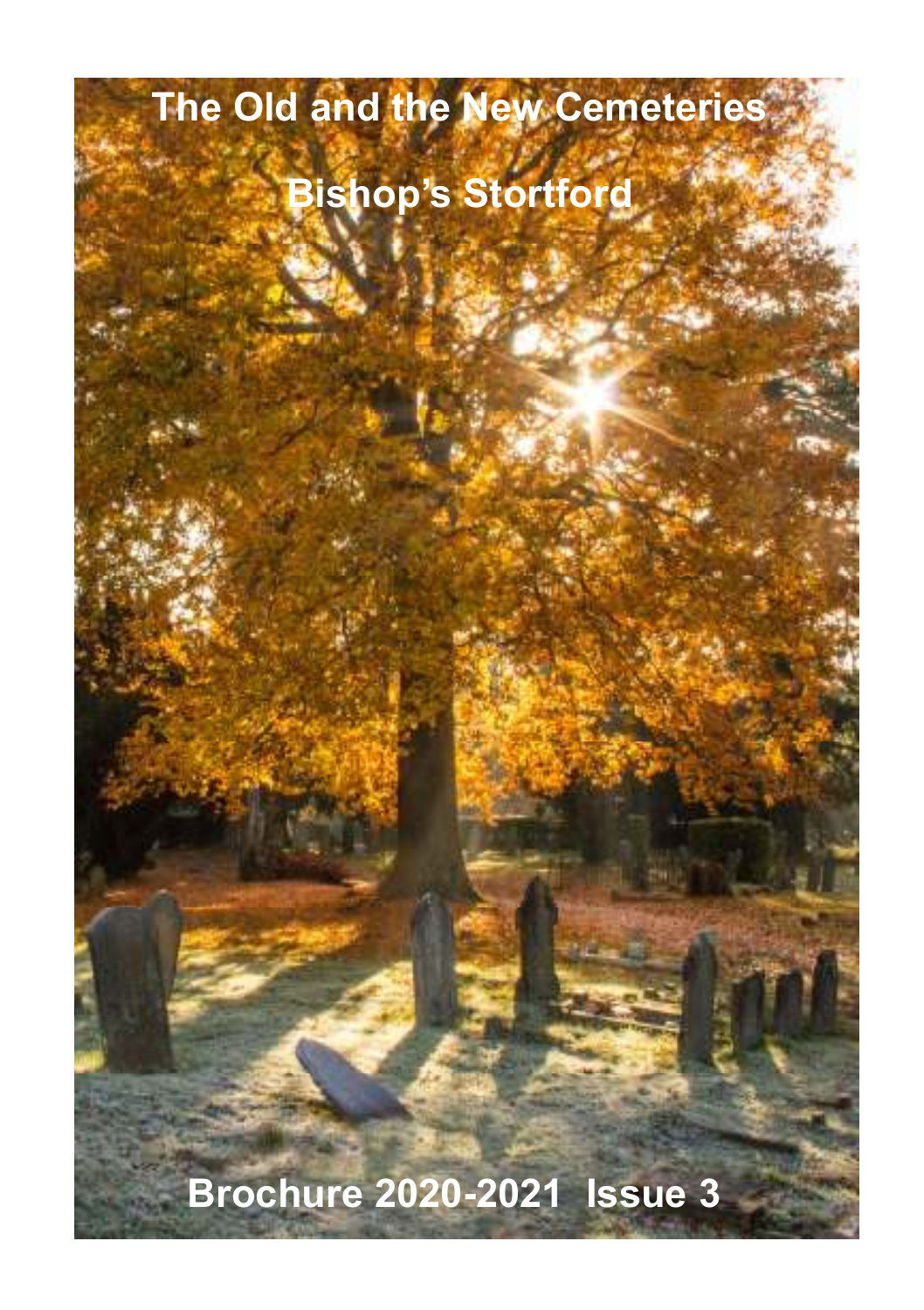

Undated Ordnance Survey map showing the Old Cemetery and part of the New Cemetery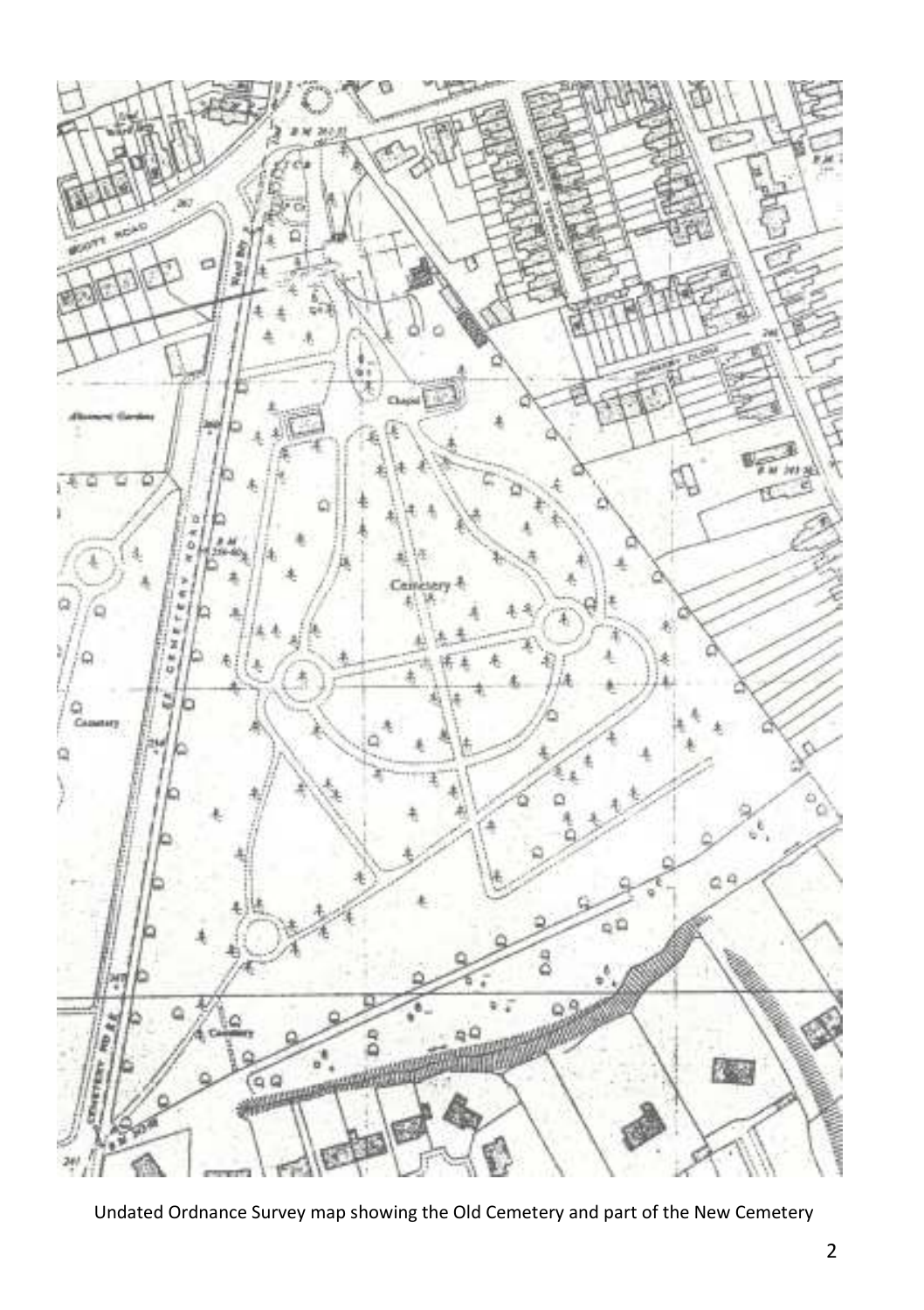## **TABLE OF CONTENTS**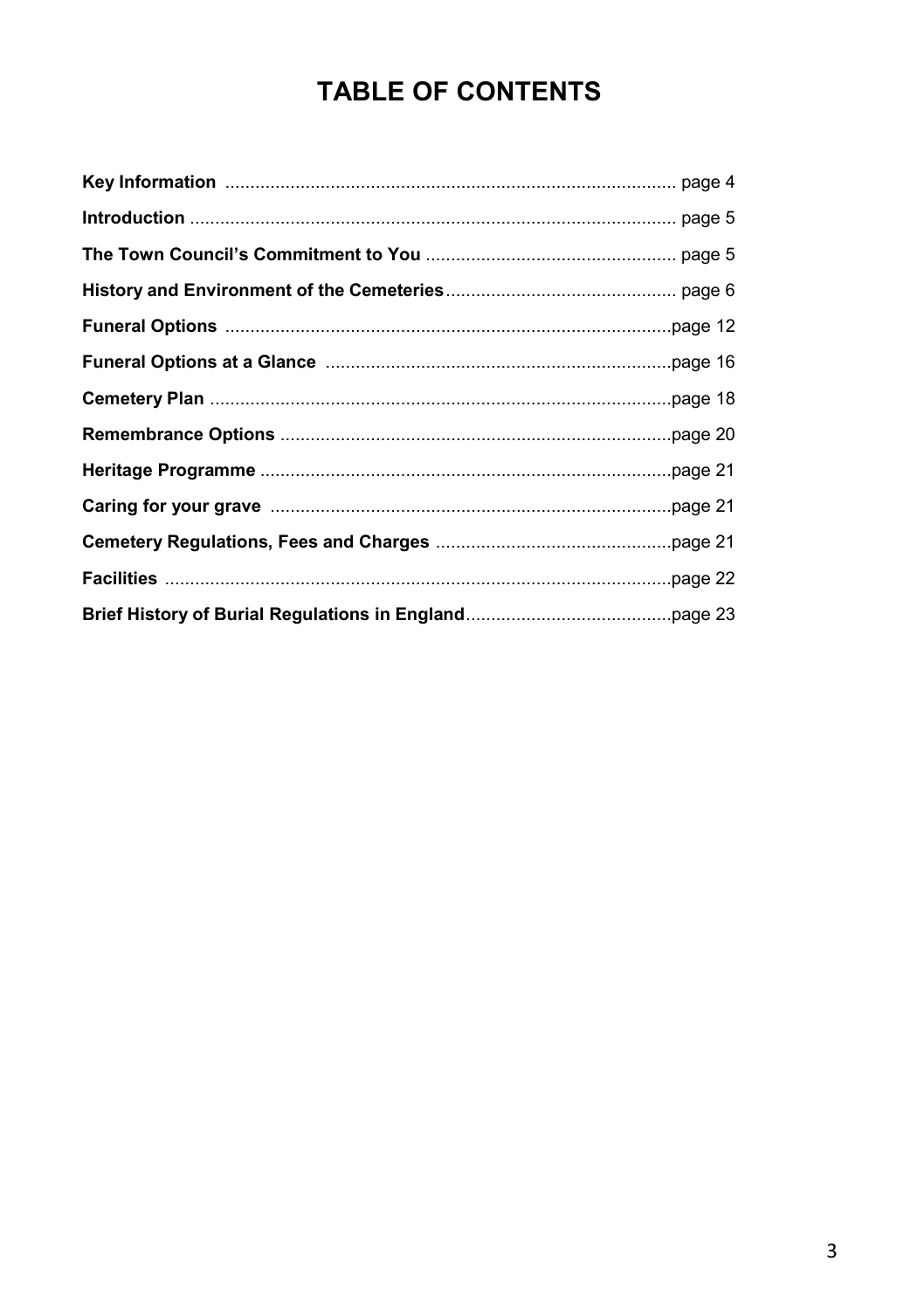## **KEY INFORMATION**

#### **Address**

The postal and satnav address for the Old and the New Cemeteries is as follows:

Cemetery Lodge 109 Apton Road Bishop's Stortford CM23 3FP

## **Contact Details**

For information on any of the services offered in this brochure please use the contact information below:

**Town Council's website http://www.bishopsstortfordtc.gov.uk/** 

**Cemetery Administrator**, Bishop's Stortford Town Council, Windhill, Bishop's Stortford, Herts, CM23 2ND.

**Telephone**: 01279 715148

**E-mail**: cemetery.admin@bishopsstortfordtc.gov.uk

## **Opening times**

May – September 07.30am - 08.00pm October – April 7.30am - sunset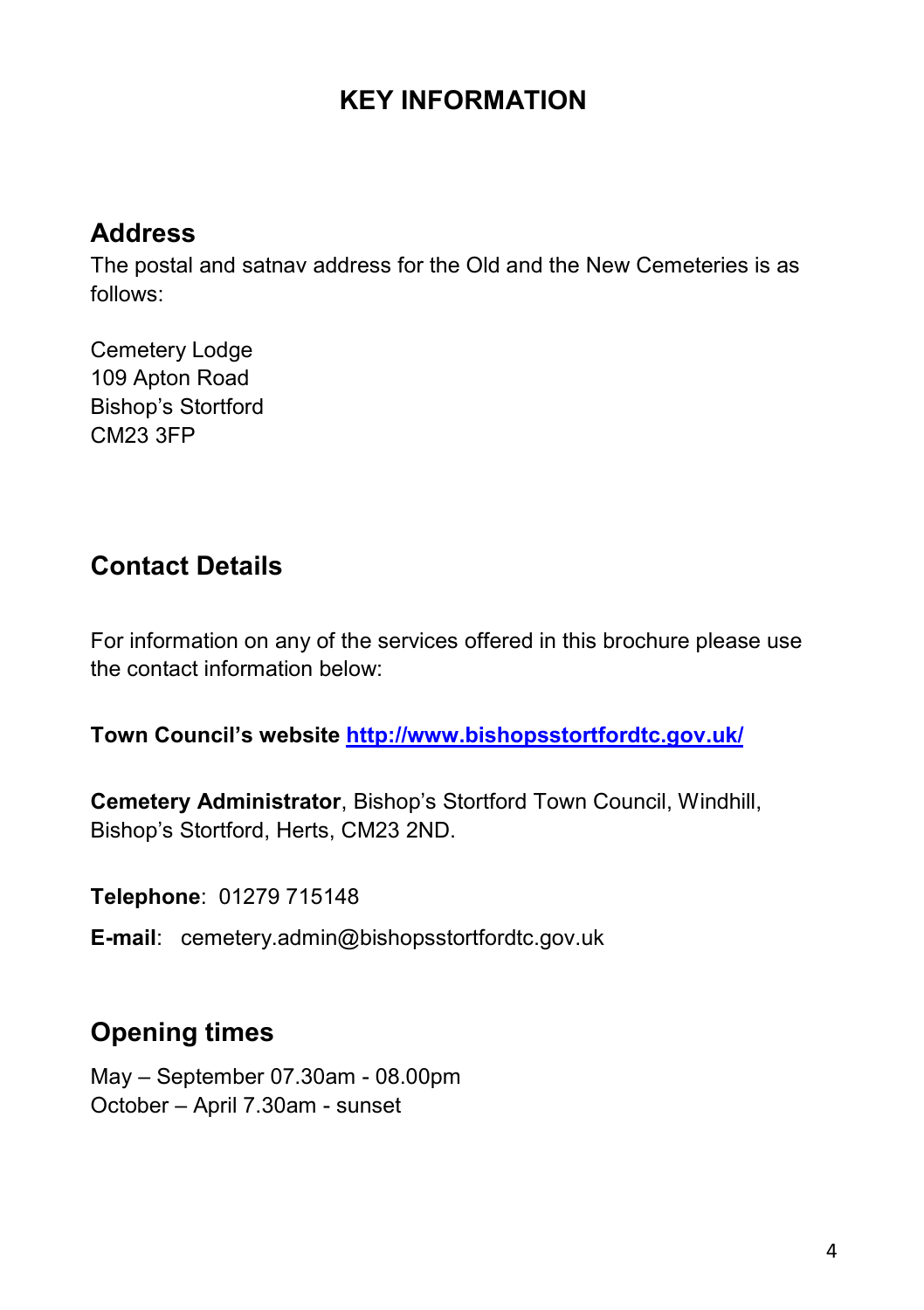## **INTRODUCTION**

There are two Cemeteries in Bishop's Stortford under the administration of the Town Council, which lie either side of Cemetery Road, not far from the Town Centre. In this brochure you will find useful information on the many services offered.

You are advised to read page 20 for details on how to obtain a list of fees and charges and the Cemetery and Memorial Burial Regulations, which covers many of the legal aspects of burials and memorials for the Old and New Cemeteries.

A short history of burial regulations from the Tudor period to the present day can be found on page 22, which I hope will add to your appreciation of the system of recording burials in England and later, the United Kingdom.

Finally, the Town Council would invite you to visit and spend a few quiet moments to remember a loved one or simply to sit and listen to the birds in the beautiful quiet areas that the Cemeteries provide.



## **THE TOWN COUNCIL'S COMMITMENT TO YOU**

The outdoor and office based team, which administer both Cemeteries is committed to providing a sympathetic service and environment for clients and visitors alike. The outdoor staff can often be found working amongst the graves, weeding, mowing and generally tidying up; they are always happy to help, so please do ask if you have any questions relating to the Cemeteries.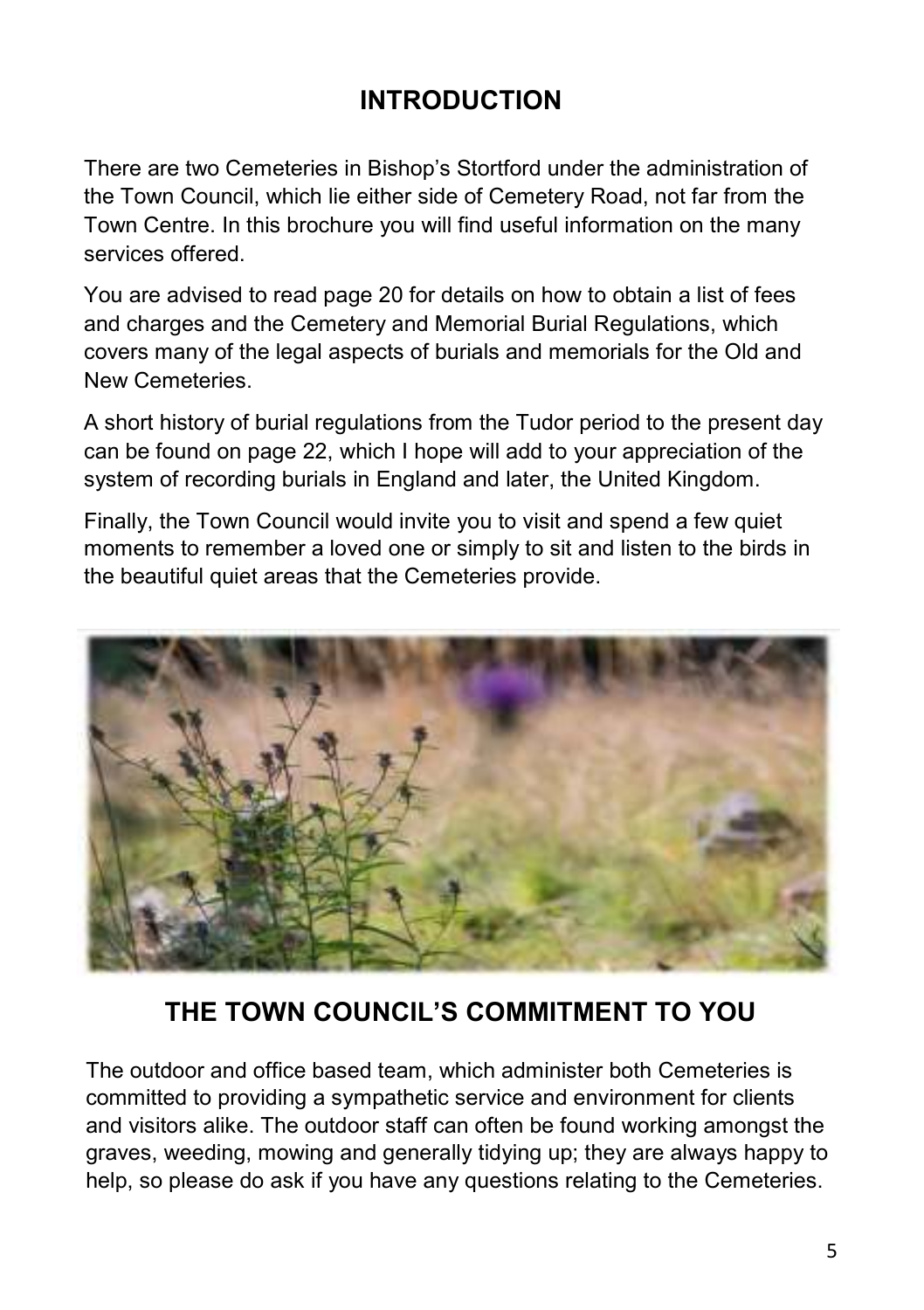## **HISTORY AND ENVIRONMENT OF THE CEMETERIES**

## **The Old Cemetery**

The Old Cemetery is the largest burial ground in Bishop's Stortford covering an area of approximately eight acres. The Cemetery, including the Lodge House (shown below) and the two mortuary chapels, were designed by local Architect George E Pritchard in 1855, built in flint and mortar and topped with slate roofs.



The earliest recorded burial in the Old Cemetery took place in 1855. A walk around the grounds reveals a good deal of information about the people interred here. Many of the larger monuments record the names of people who had been influential in the Town such as the Brazier, Sworder and Gilbey families, others may be recognised by a simple gravestone and inscription.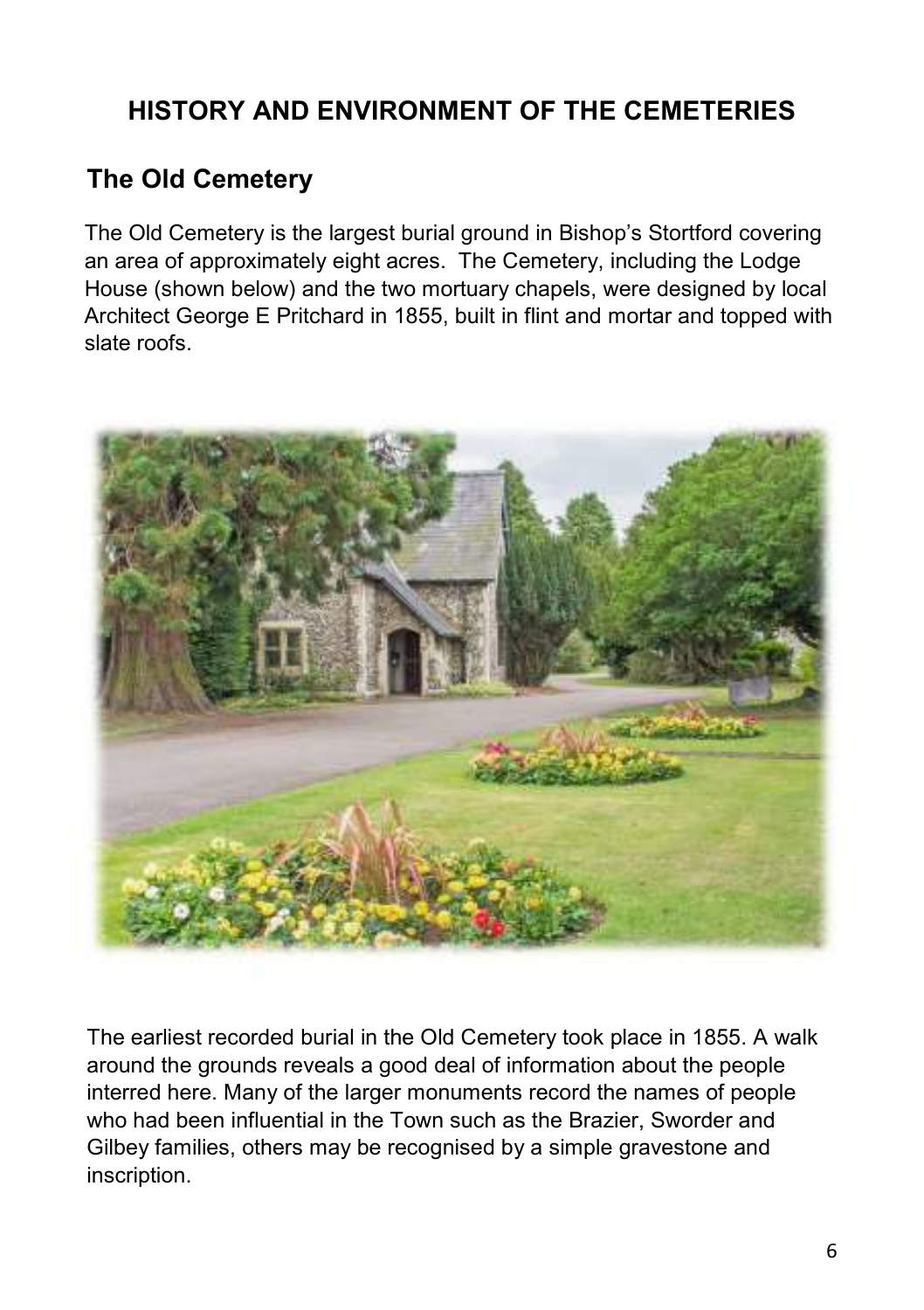Throughout the Cemetery, there are 36 war graves from various regiments of the First and Second World Wars, all of which are tended by the Commonwealth War Graves Commission.



In addition to the war graves, there are two sites containing multiple burials of priests and nuns who had lived and worked at The Old Monastery in Windhill, Bishop's Stortford.

The Old Cemetery contains many graves which have fallen into disrepair and on which the leases have expired. Some of these graves have now been allocated as 'heritage' graves (see pages 13 and 14).

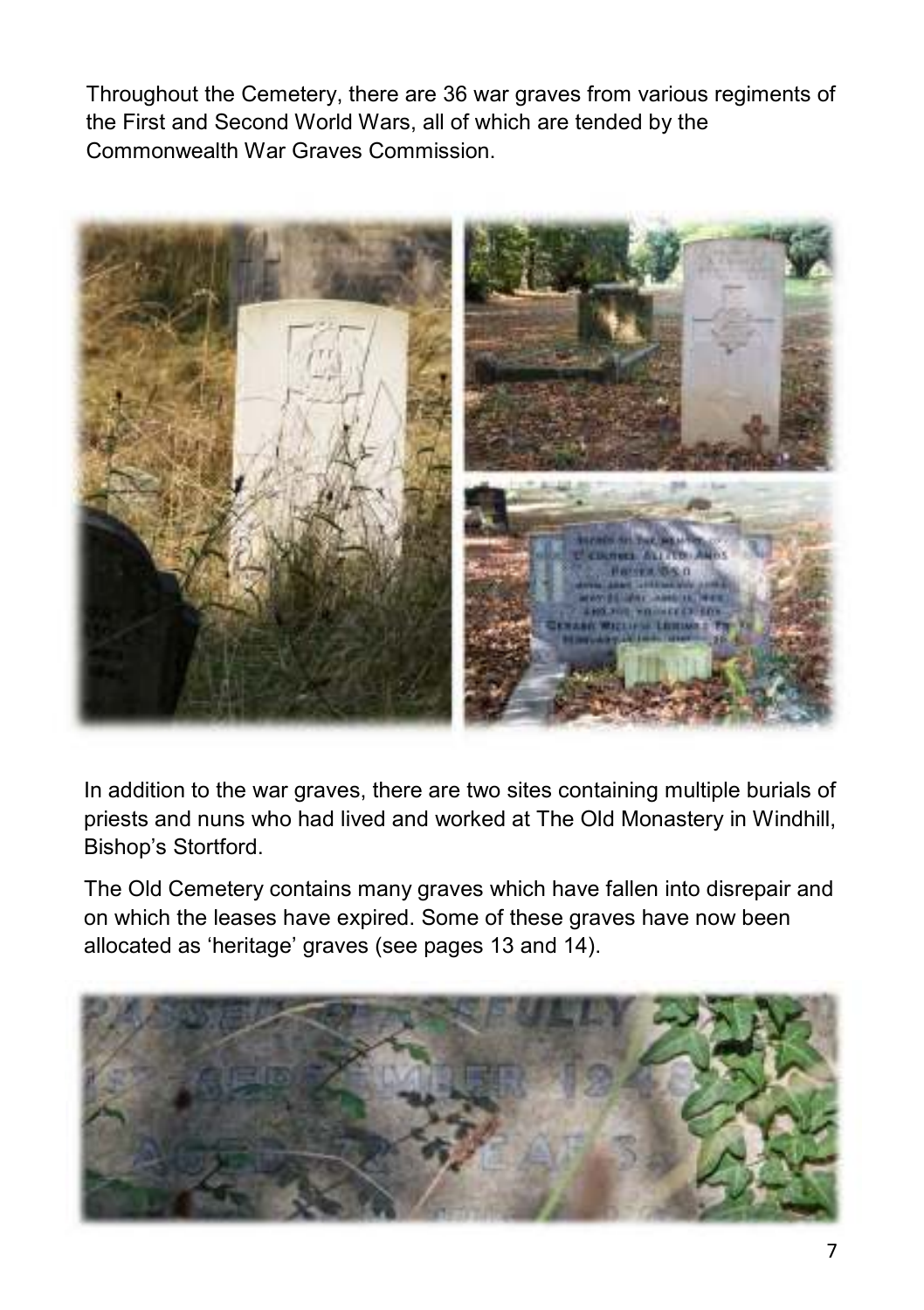A part of the Old Cemetery has been designated as a Country Wildlife Site due to the presence of species-rich grassland and colonies of the rare bee orchid. This area is being managed sympathetically for wildlife, whilst respecting that it is also a special place of remembrance. During the spring and summer months grass here is allowed to grow unattended, encouraging wildflowers to blossom and set seeds, which provides food for bees and butterflies. In the early autumn the area is strimmed and tidied up ready for the cycle to begin again the following spring. A walk around the Old Cemetery in the early morning or evening, at any time of year, will reveal that this area is also an oasis for numerous species of animals and birds, including squirrels, bats, deer, foxes, buzzards, woodpeckers and owls.

One of the enormous antique Cedar trees, which provides essential habitat for all types of wildlife, suffered sever trauma in a recent storm and sadly, it has now been removed. Options for the area once occupied by the tree are currently being considered. Luckily, the other large Cedar tree remains standing and, in addition to its ecological value, it provides an interesting focal point for visitors who often pause to ponder its age and origins.

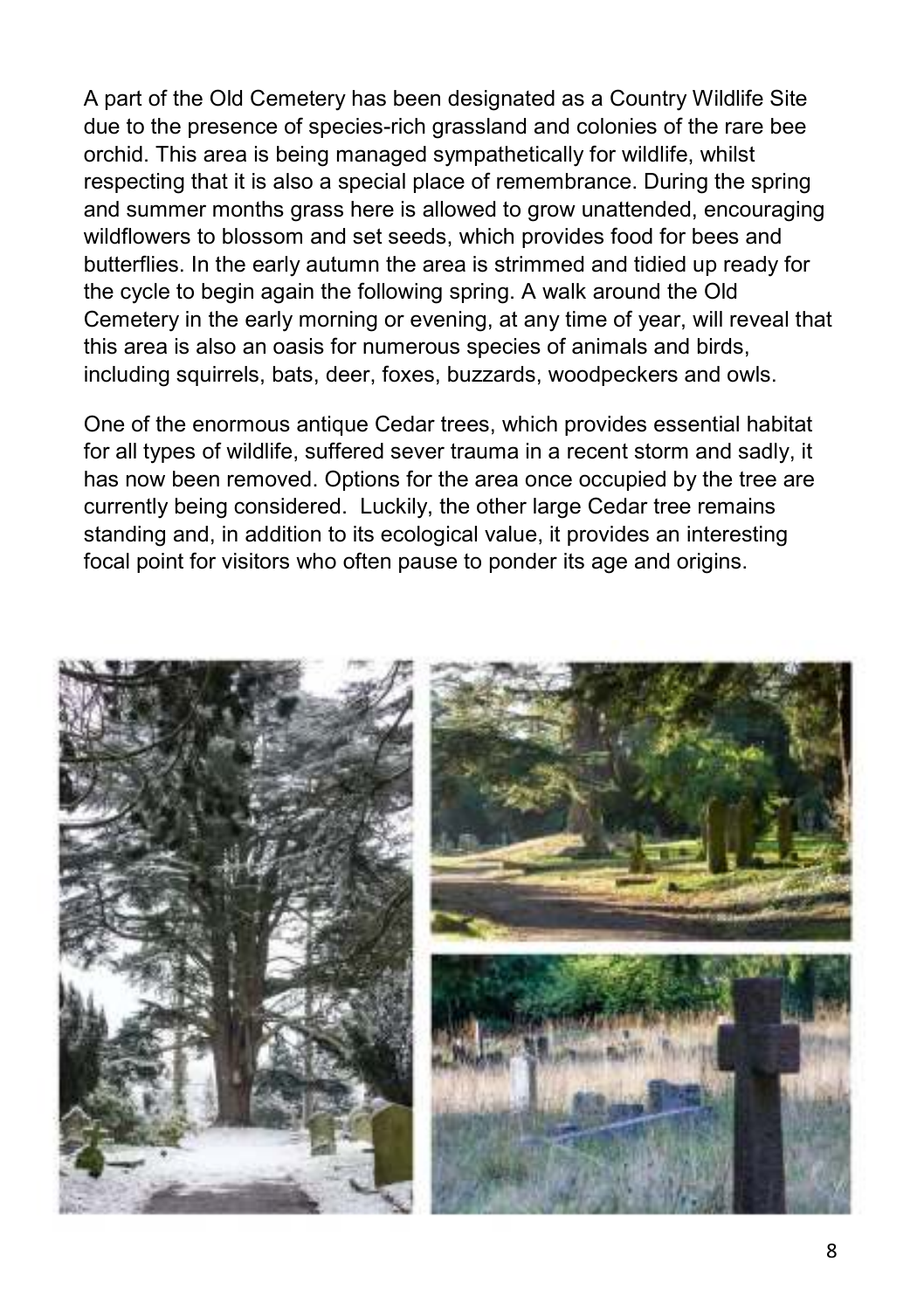## **The New Cemetery**



The New Cemetery was built on former allotment land in Cemetery Road, adjacent to the Old Cemetery. Wide footpaths which lead through the grounds provide excellent access for wheelchair users.

The rules regarding grave structure in this Cemetery were established at the planning stage of development and these graves do not contain large raised table top monuments of any sort. The lawned area provides a simple uniformed appearance which the Council's groundsmen take pride to keep trimmed and tidy.

This area is also a haven for wildlife and many bird species can be seen at any time of the year. In the springtime numerous cherry trees spread their clusters of bright pink blossom over the landscape and several ancient trees add to the peaceful ambiance of the site.

The New Cemetery contains a small location dedicated to stillborn babies which was last used in 1970. The graves of three German airmen from WWII can still be found in the New Cemetery, although the bodies were repatriated to a German military cemetery after the war. Several other WWII graves can be found here, in addition to a few Old Contemptibles from WWI.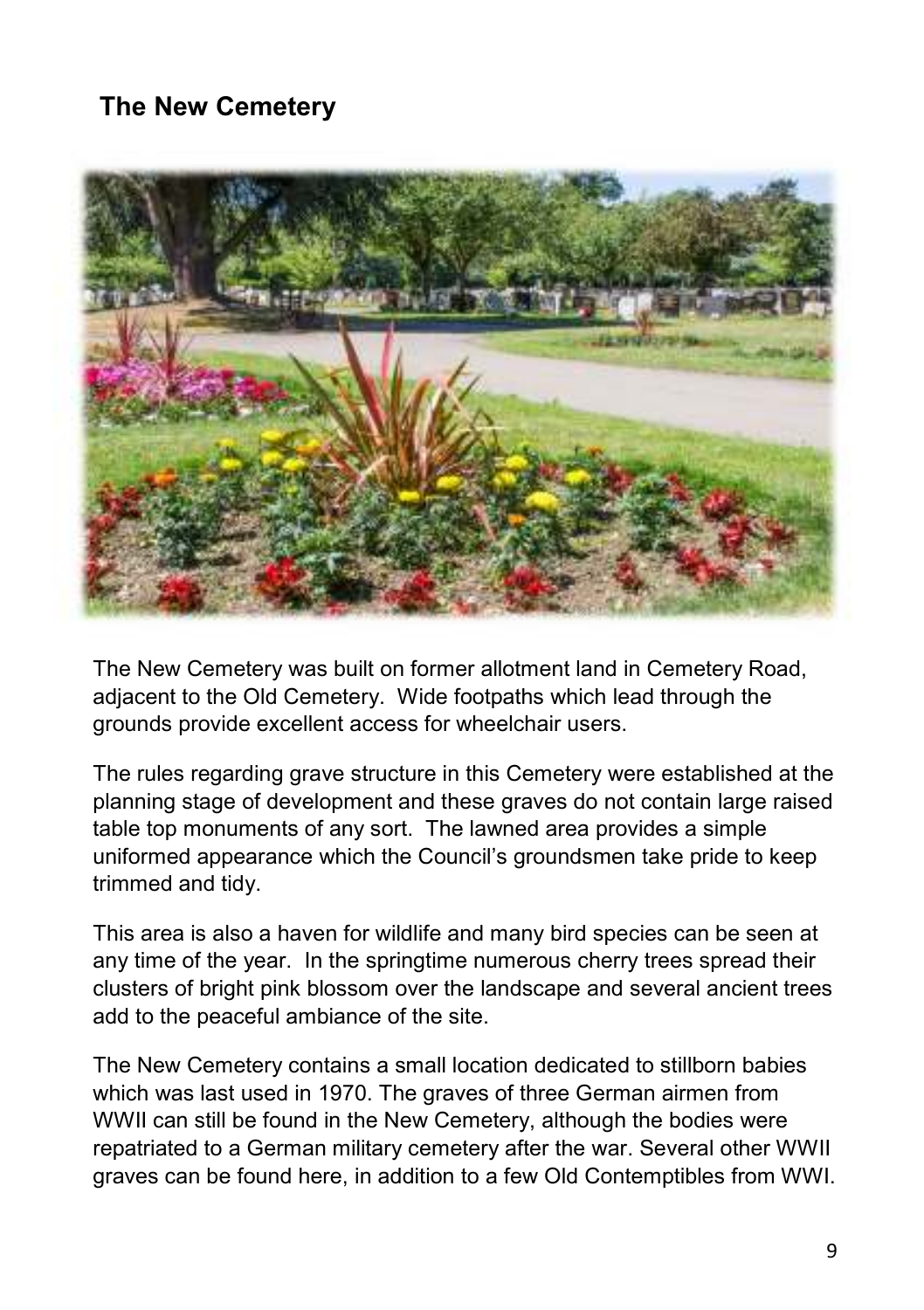

An interesting piece of Victorian cast iron work is the water pump situated near the entrance to the Cemetery, which, it is believed, once stood in North Street. The water pump has been converted to incorporate a tap for modern day usage.

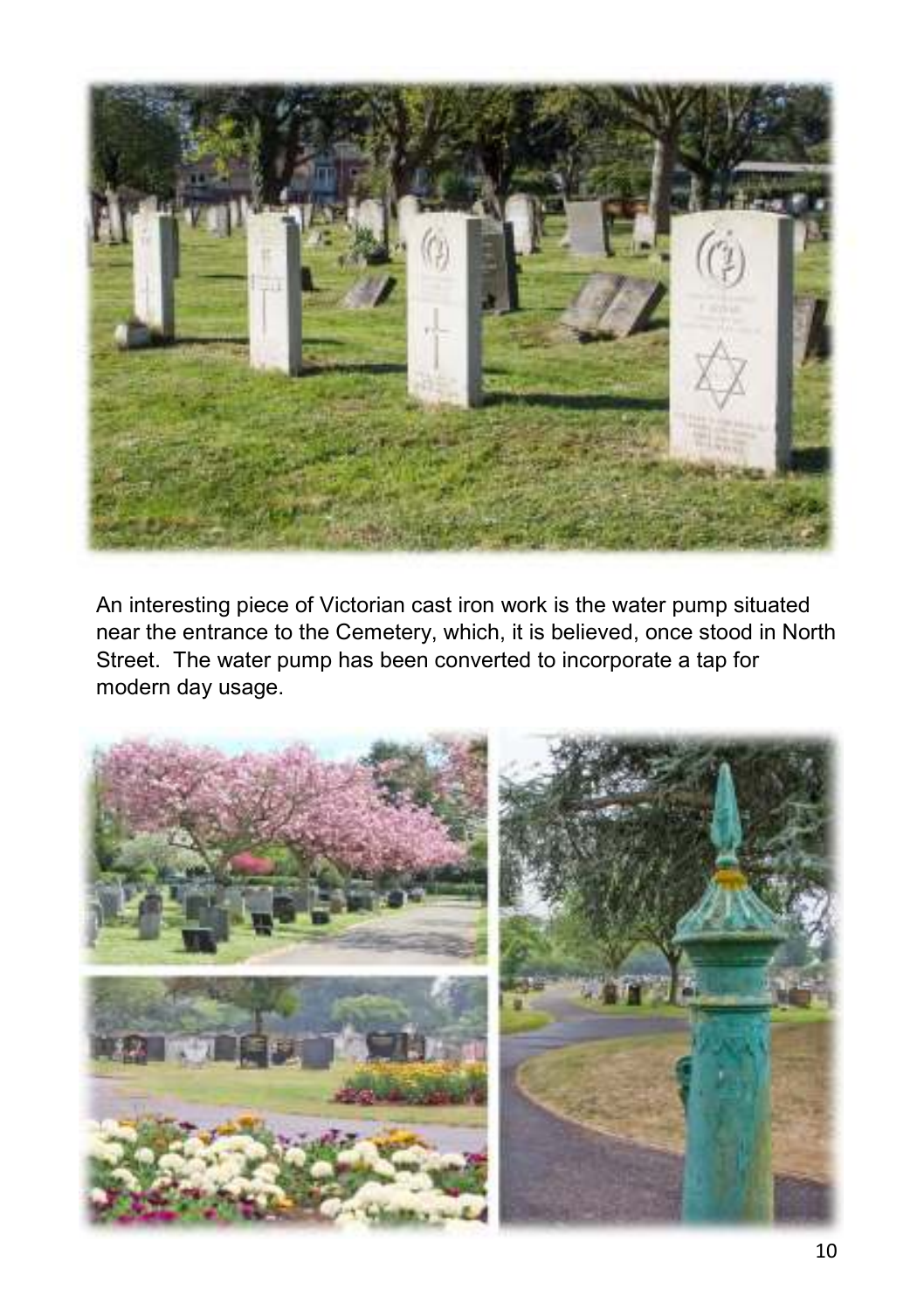#### **The Chapels**

Of the two mortuary Chapels in the grounds of the Old Cemetery, only one is currently used for funeral services. The Chapel on the left hand side, as one enters the Cemetery through the main gate, can be used for funerals of any faith, although historically, the building was used solely for Anglican services. This Chapel has recently been refurbished.





The Chapel will seat approximately 25 people. A music system (MP3 player) can be arranged on request, however, the hirer is responsible for providing music, if required. The hire of the Chapel is chargeable and details of how to obtain information can be found by using the contact details on page 4.

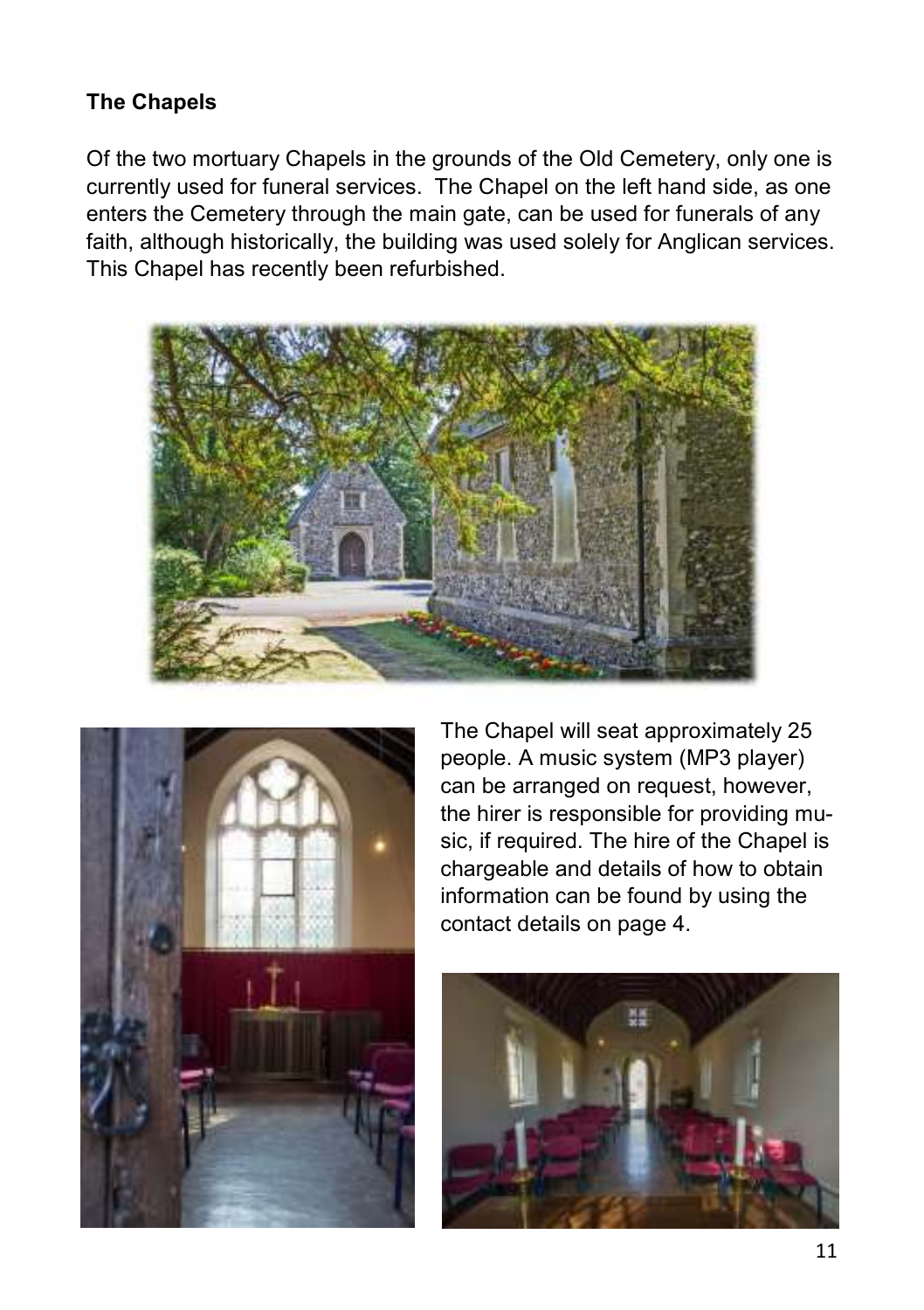## **FUNERAL OPTIONS**

The following options can be organised through your funeral director or the Town Council's Cemeteries Administrator.

## **Options for Coffin Burial**

#### **Lawned Grave**

A lawned grave in the New Cemetery can accommodate two coffins and up to six cremation urns. It will consist of a plot on which a headstone can be erected with optionally, a planting area, 300mm deep, in front of the stone. The planting area will be the responsibility of the family to maintain. The remaining area will be grassed and cut by the Cemetery maintenance team. The area in the New Cemetery currently available for new graves is unconsecrated.

There is a designated area for baby coffins and baby ashes only. Please contact the Cemetery Administrator for more information.

The design of headstones or memorials and their inscriptions will require the permission of the Town Council.

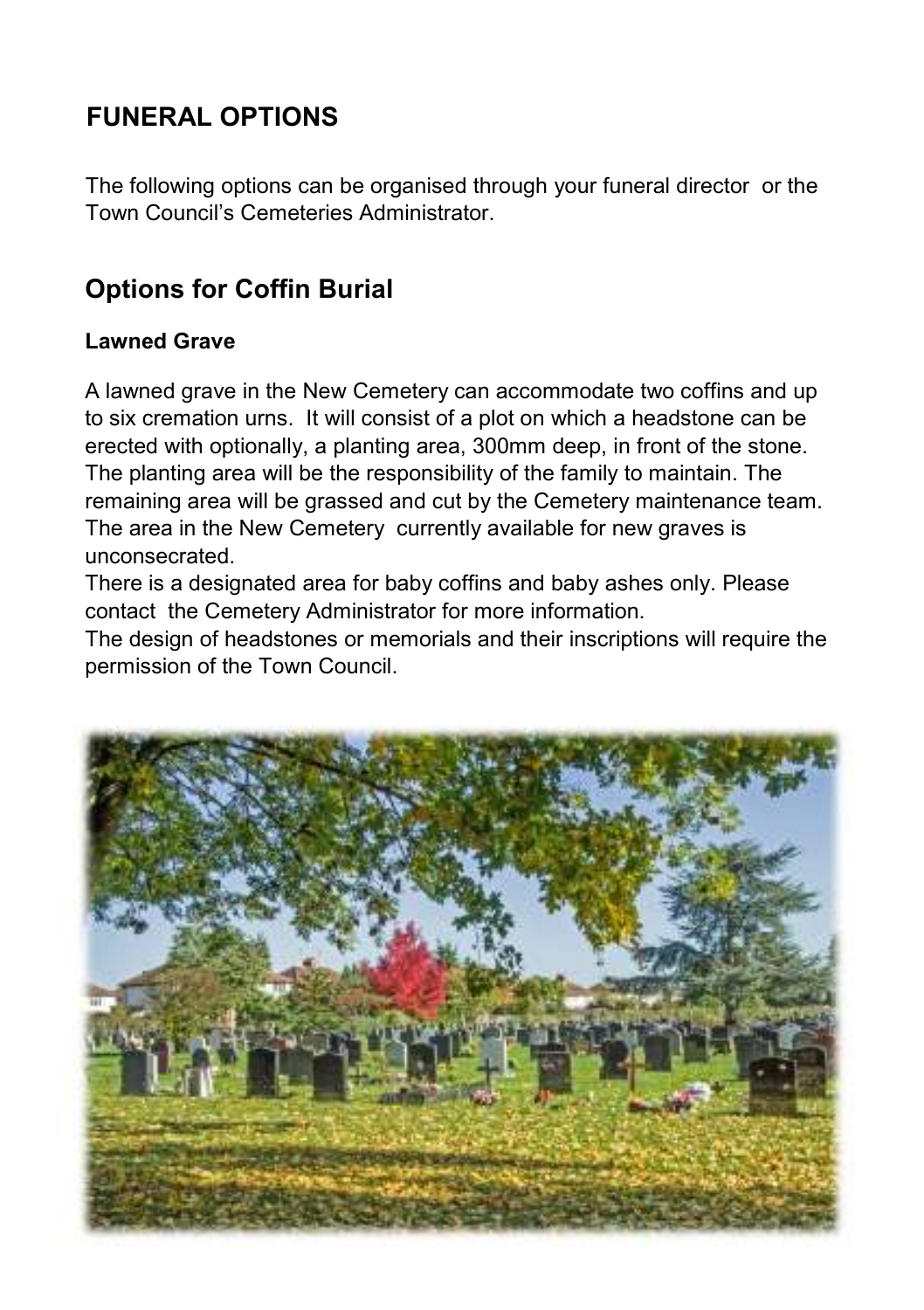#### **Lawned Heritage Grave**

Through its Heritage programme, the Council is now able to offer a final resting place in the beautiful historic area of the Old Cemetery.

A lawned heritage grave can accommodate two coffins and up to six cremation urns. It will consist of a plot on which a headstone can be erected with optionally a planting area, measuring 300mm deep, in front of the stone. The planting area will be the family's responsibility to maintain. The remaining area will be grassed and cut by the Cemetery maintenance team. The area in the Old Cemetery currently available for new burials is consecrated.



A full description of the Heritage programme is available on page 20, or by contacting the Cemeteries Administrator.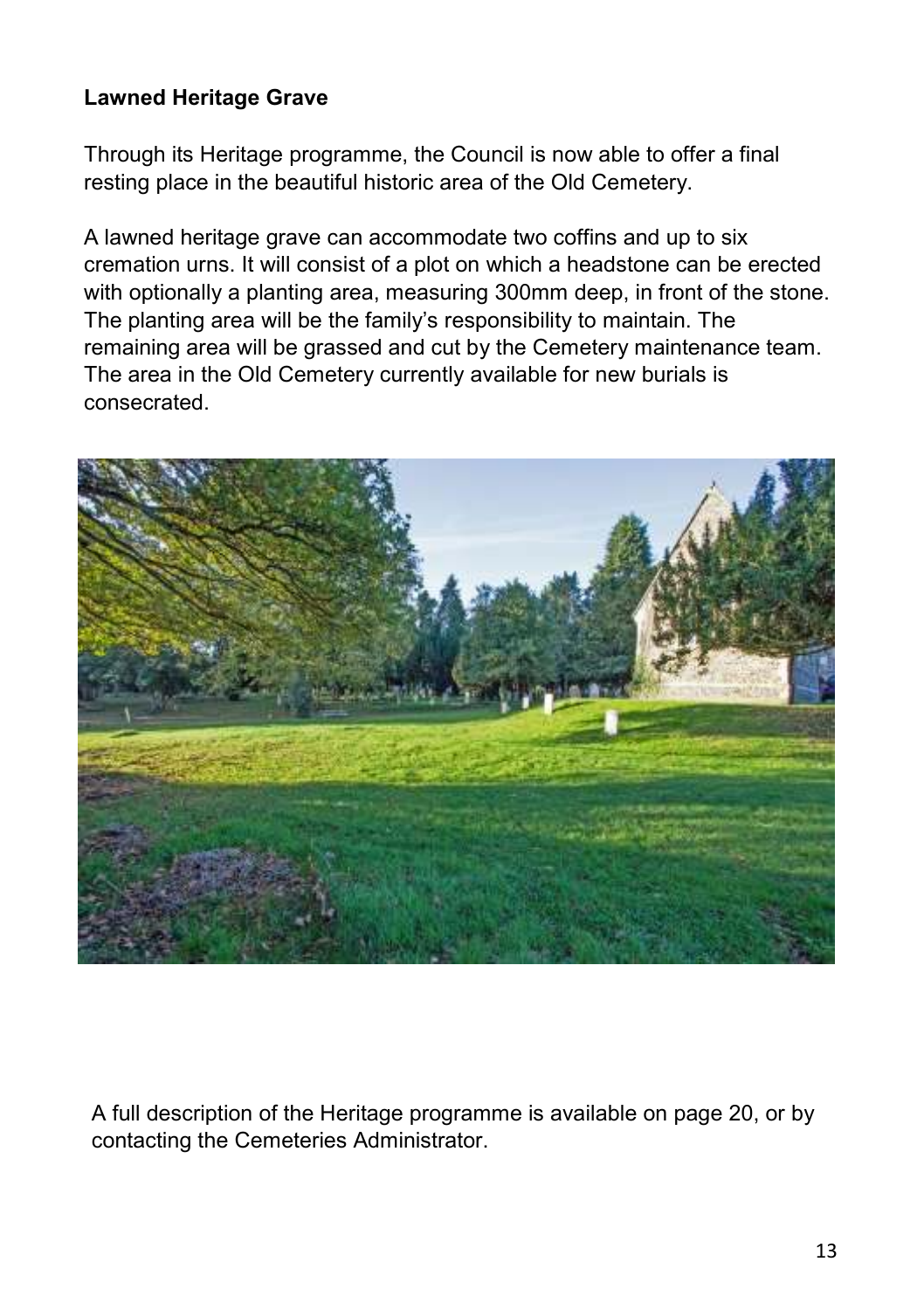#### **Traditional Heritage Grave**

A separate area of the Old Cemetery has been designated for those who would like a 'traditional' grave that is one with full kerb sets and/or a cover tablet. A Traditional heritage grave can accommodate two coffins and up to six cremation urns and will consist of a previously used plot which can accommodate two coffins and up to six cremation urns.

The materials used for kerbsets and /or cover tablets must be unpolished and light grey in colour in order that they are in keeping with the Heritage memorials in this area, which will remain in place at the present time. These memorials also are restricted by height to conform with modern safety standards and the design and inscriptions will require the permission of the Town Council.



A full description of the 'Heritage' programme is available on the Town Council's website, or by contacting the Cemeteries Administrator.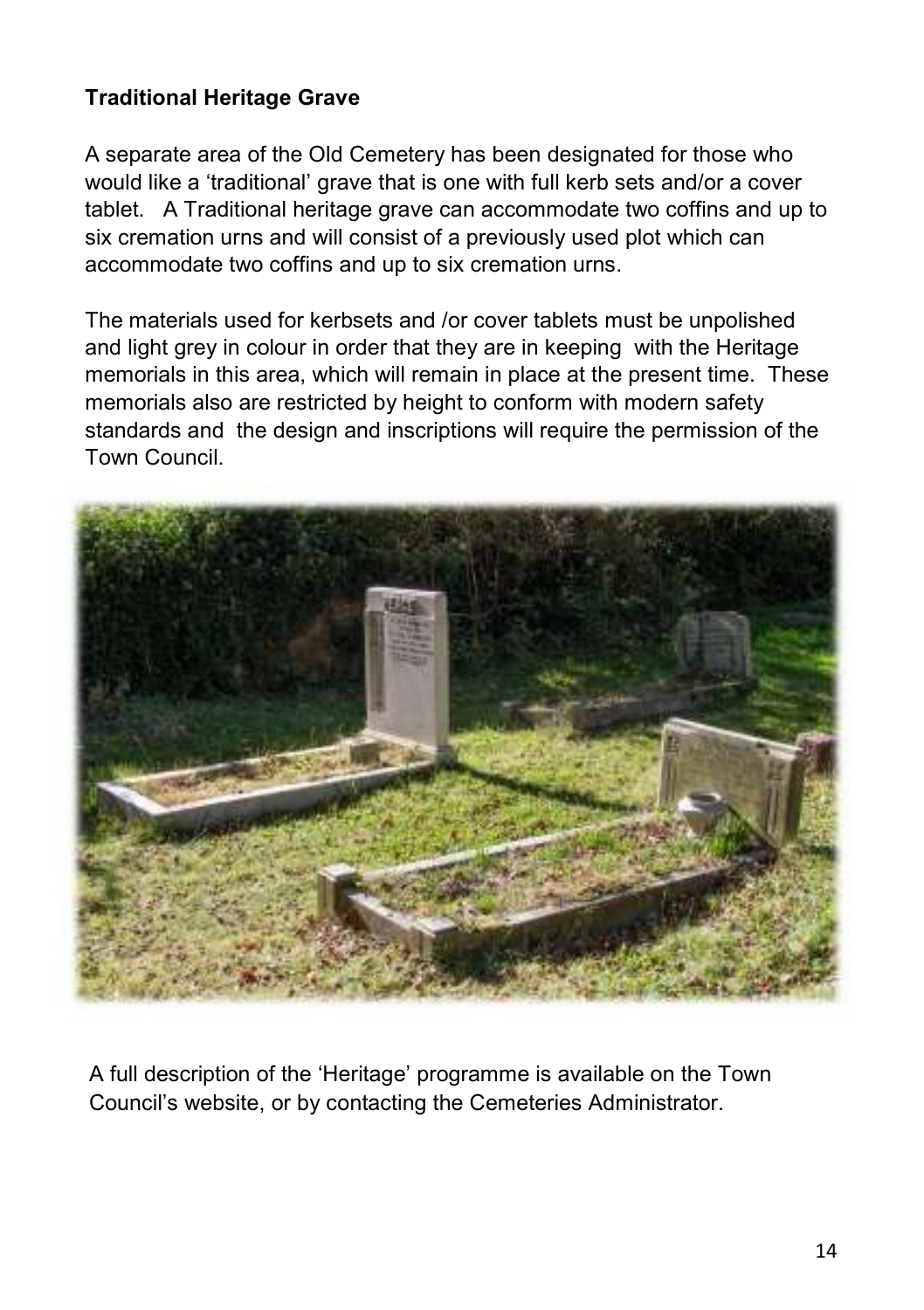## **Options for Cremated Remains**

There are several options for the interment of cremated remains which can be arranged through a funeral director or directly with the Town Council's Cemetery administrator.

#### **Plots for Cremated Remains**

Cremated remains can be interred in specifically designated plots, on which either a tablet or a headstone can be placed. Cremated remains plots can accommodate two ashes containers or remains can be interred loose. Plots are available both in the New Cemetery and in a delightful wooded area of the Old Cemetery.

Ashes can also be interred in existing graves, including those graves in the Heritage area, subject to space and with the registered owner's permission.

#### **Scattering of Cremated Remains**

A garden of remembrance is available in the Old Cemetery in which cremated remains can be scattered. Please enquire about the memorial options available for loved ones whose ashes are scattered in the garden.

Cremated Remains can be scattered on an existing grave, with the owner's permission and with the permission of the Town Council.

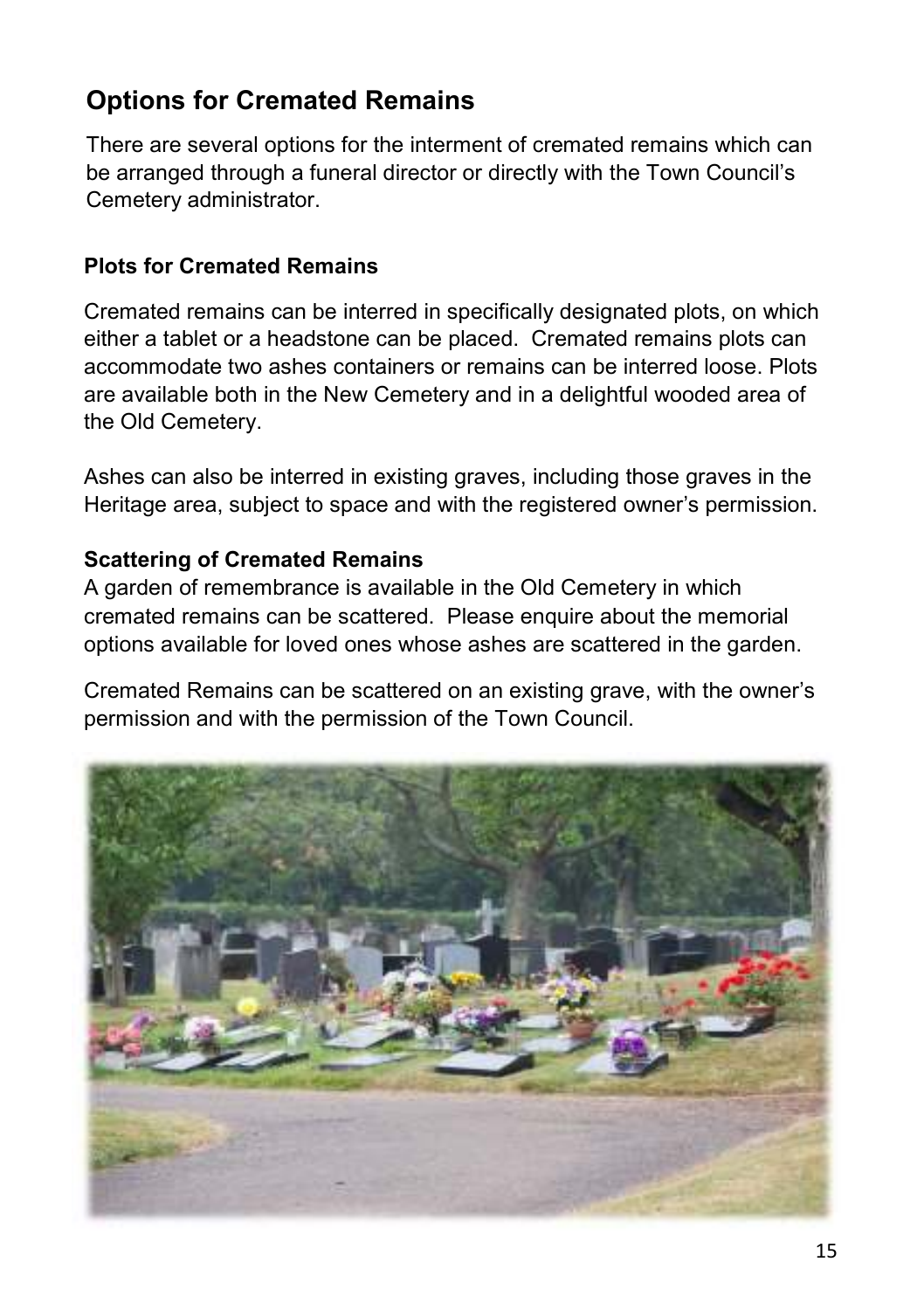## **Funeral Options at a glance - Coffin Burial**



Lawned Heritage Grave

Old Cemetery

Area A

Set in a wooded backdrop in a heritage environment with scattering of heritage memorials

Consecrated, Heritage plot (see Note 2) in the Old Cemetery

Plot size 1950x760mm (78"x30")

Memorials and Kerb sets to be light grey in colour

Up to 2 coffin burials

Traditional Heritage Grave

Old Cemetery

Area A

Set in a wooded backdrop in a heritage environment with scattering of heritage memorials

Consecrated, Heritage plot (see Note 2) in the Old Cemetery

Plot size 1950x760mm (78"x30")

Memorials and Kerb sets to be light grey in colour



Lawned Grave

New Cemetery

Area B

Set in an open aspect in the New **Cemetery** 

Unconsecrated plot

Plot size 1950x760mm (78"x30")

Up to 2 coffin burials

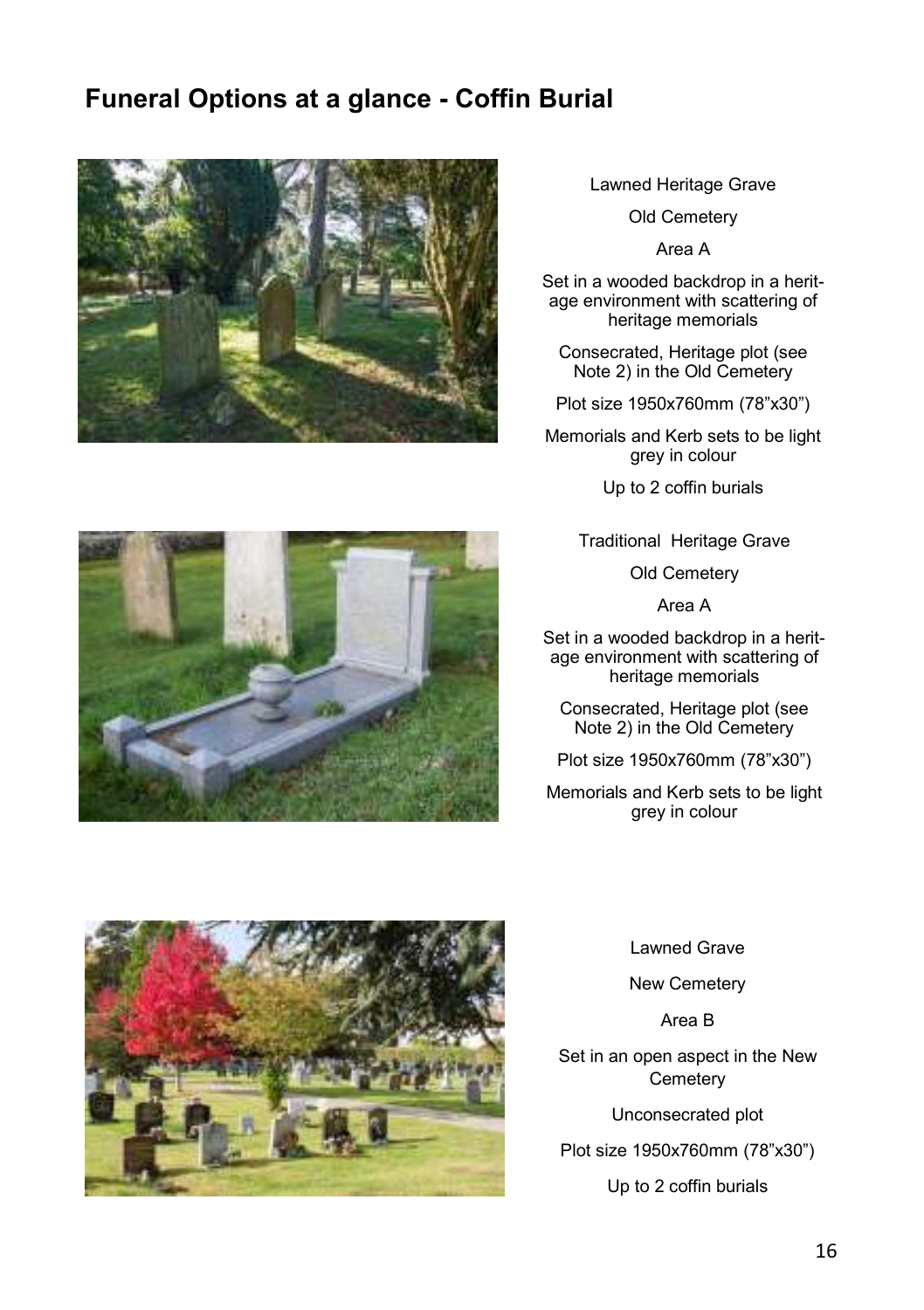## **Funeral Options at a glance - Cremated Remains**



Cremated remains plot Small headstone permitted

Area C (Old Cemetery—wooded area. Sandstone colour (Nabresina) only

Area D (New Cemetery) —colour optional, (grey or black granite recommended)

> Cremated remains plot Tablet permitted

> > Area E

(colour optional, black granite recommended)



Scattering of cremated remains in Memorial Garden Plaque on shared Memorial Bench is optional

Area F



Cremated remains may also be scattered on purchased graves provided at least one burial has already taken place and the Registered Owner of the grave is in agreement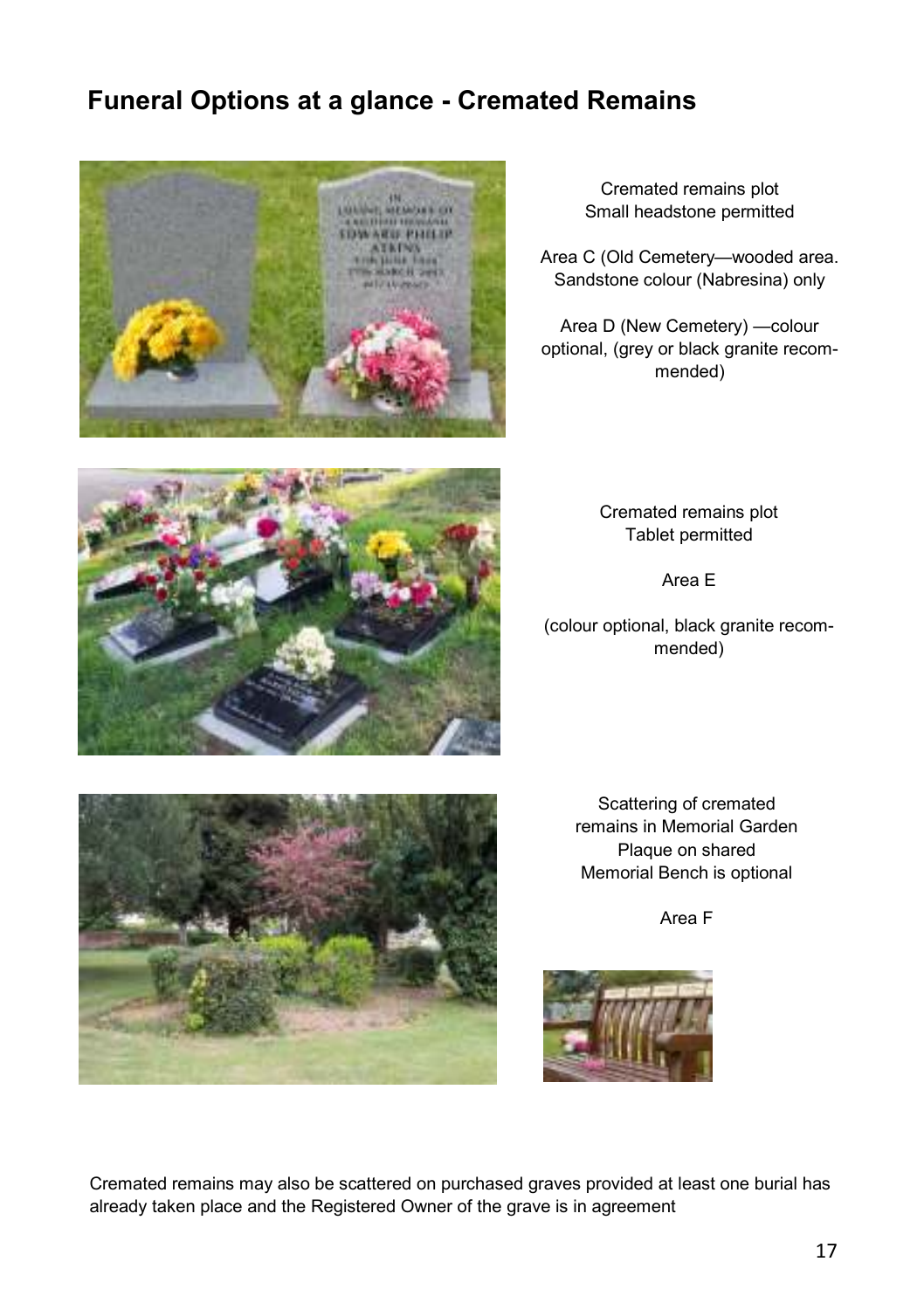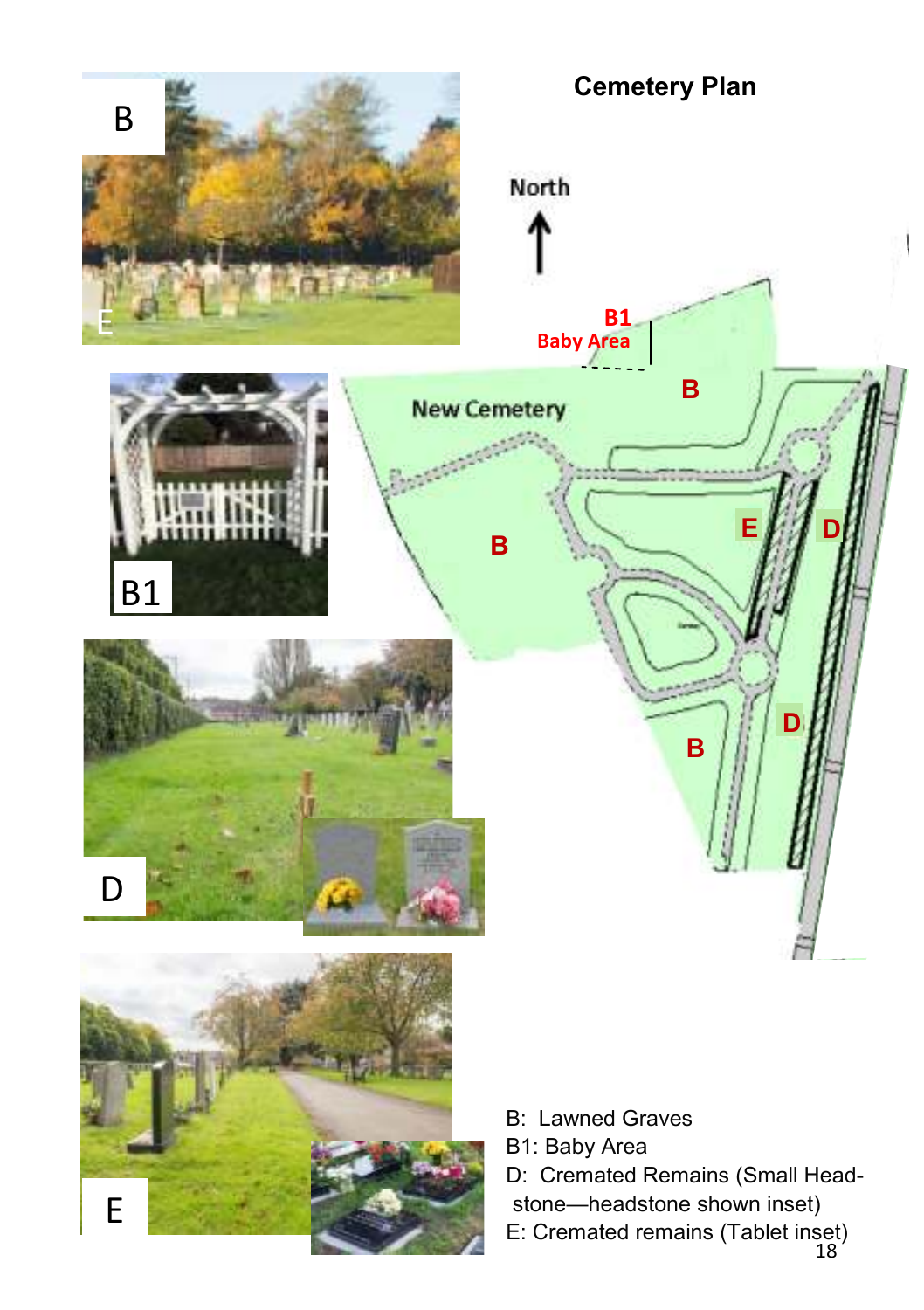





A: Lawned & Traditional Heritage Grave C: Cremated Remains (Small Headstone - headstone shown inset) F: Memorial Garden (Scattered remains—memorial bench shown inset)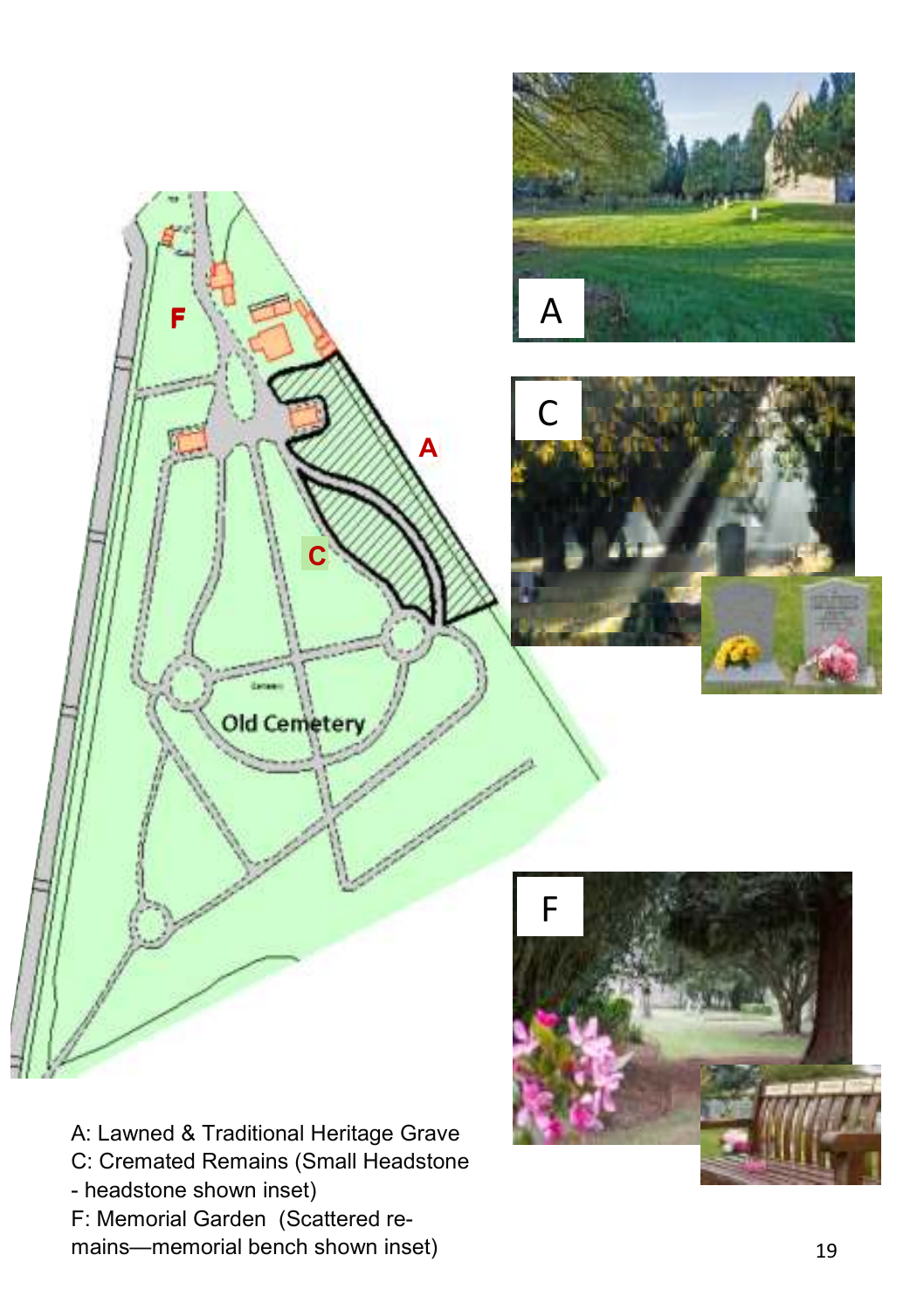## **REMEMBRANCE OPTIONS**

The Cemetery offers a tranquil space to commemorate a loved one and memorial options are available. All memorials and inscriptions are subject to the payment of the applicable fee and to the approval of the

#### **Remembrance Stone**

The Remembrance Garden is a space for quiet reflection and remembrance and can be found at the back of the New Cemetery adjacent to the wooded area known as the Firs. No burials or cremated remains are allowed in this area however memorial stones, which may be inscribed, can be erected.



#### **Memorial Benches**

Subject to the availability of space the Town Council will permit the installation of memorial benches. Space is currently available both in the New and Old Cemeteries and commemorative plaques can be attached to any of the range of designs available.

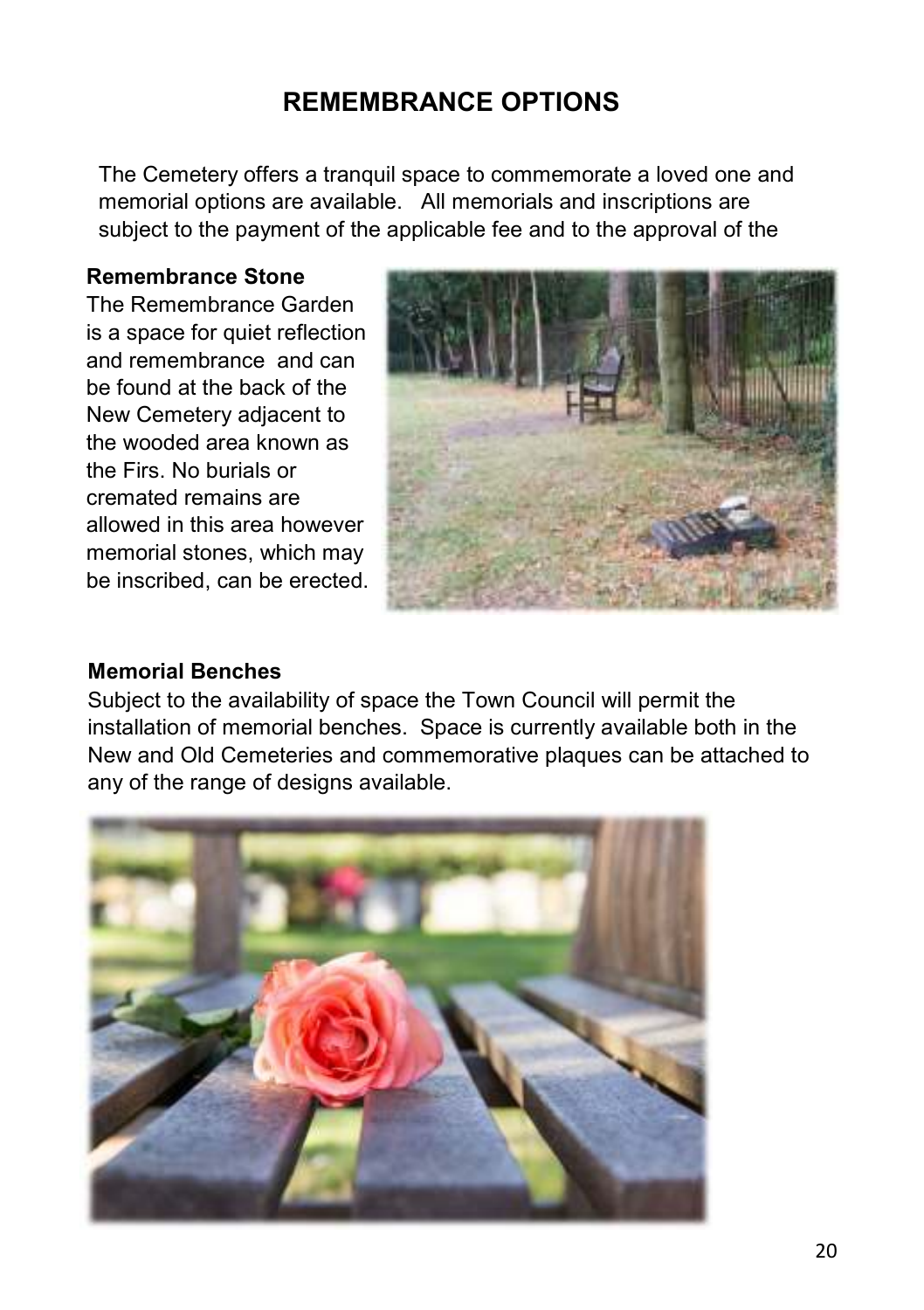## **HERITAGE PROGRAMME**

The Town Council has developed a exciting Heritage programme which has been fully approved by the diocese of St Albans and which will only be available in the consecrated ground of the historic Old Cemetery, where its profusion of ancient trees, beautiful monuments and flourishing wildlife ensure a delightful resting place for you or your loved ones. Should you chose this option, a fully prepared grave will await the funeral cortege on the day of burial, and in this respect, is no different to a burial in the New Cemetery. Heritage graves will be chosen from those where the most recent interment was more than 100 years ago. Should you wish to discuss this option, please contact the Cemetery Administrator.

## **CARING FOR YOUR GRAVE**

Grave owners, or the family of those buried in the grave are responsible for the cleaning and maintenance of the headstone, removal of dead flowers and upkeep of the planting area. The Cemetery management team will ensure cutting the grass in both the Old and New Cemeteries is cut on a regular basis throughout the spring and summer months.

## **CEMETERY REGULATIONS, FEES AND CHARGES**

The legal requirements which must be fulfilled before a burial can take place or a memorial erected as well as the terms on which rights are granted or transferred are set out in the Cemetery and Memorial Garden Regulations. These are available from the Town Council website or on request.

A list of fees for the burial and memorial services is published on the Town Council website or available on request.

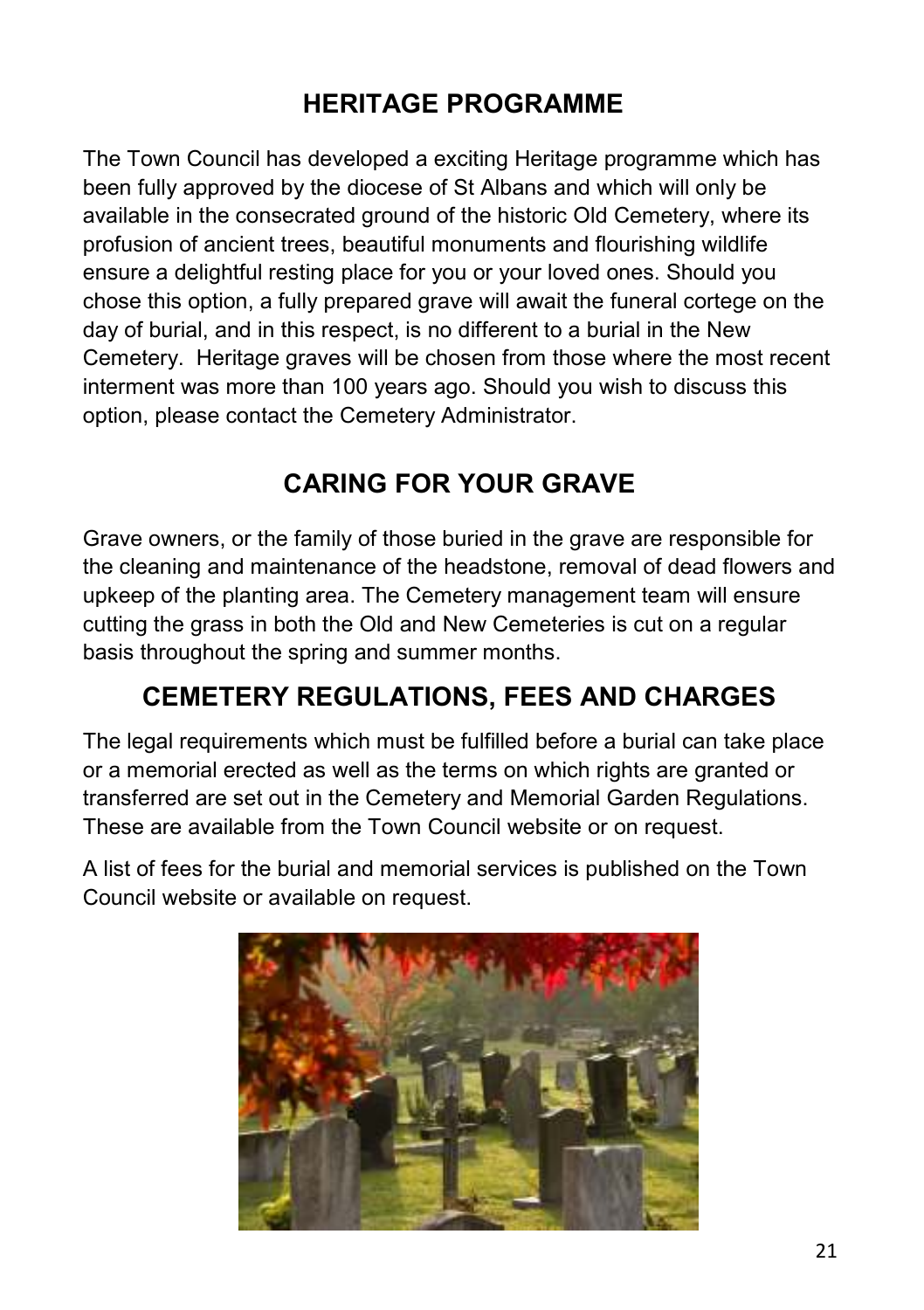## **FACILITIES**

There are a number of facilities in the grounds of the Cemeteries for our clients and visitors to use, these include those listed below:

#### **Toilets**

The toilets are situated in the little stone building at the Old Cemetery, just inside the main gate, on the right hand side. The Toilets are fully wheelchair accessible.

#### **Disabled Access**

The New Cemetery is fully wheelchair accessible.

The Old Cemetery is moderately wheelchair friendly. However, due to the nature of kerbed graves, disabled access may be restricted in areas where these graves are located. In addition, some of the footpaths are a little uneven and caution should be exercised when using these walkways.

#### **Water Points**

There are water points and receptacles near the entrances in both Cemeteries. You are respectfully requested to return the receptacles to their positions by the taps when you have finished using them.

#### **Notice Boards**

There are a number of notice boards, located near the entrances, in both Cemeteries, all of which contain information and maps to help visitors familiarise themselves with Rules and Regulations and locations of graves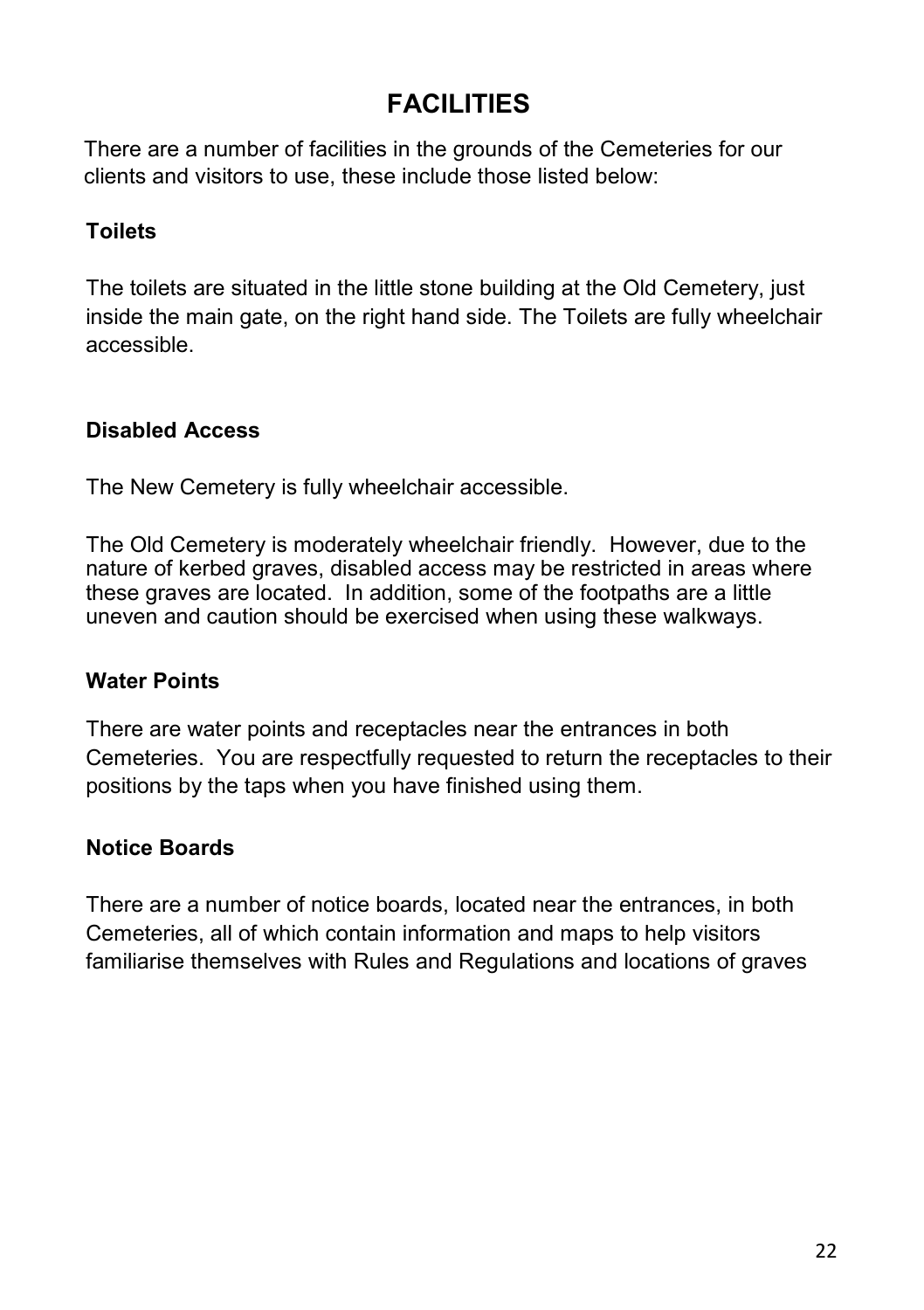## **BRIEF HISTORY OF BURIAL REGULATIONS IN ENGLAND**

In 1538, Thomas Cromwell, issued a Mandate which ordered written records to be kept by clergy, of all baptisms, marriages and burials which took place in their parishes. Many of the early records were kept as lose leaf entries and few of these records are extant.

In 1598 Queen Elizabeth I ordered that parish records be made on better quality parchment and kept in bound books. Around Easter each year, the records for the year were copied and sent to the Diocesan Registrar. These records are called 'Bishop's Transcripts'. Very few have survived before 1608 and many more of these records fell prey to fire, pests, flooding etc. during the following centuries.

Throughout the 17th and 18th Centuries many details were badly recorded, incomplete, damaged by bugs or damp and destroyed by revolution. To counter the damage problem it was decided to deposit the records in county record offices. Here they were safely stored and today these documents are made available to the public on request.

In 1812 an Act was passed in Parliament called the 'Act for the better regulating and preserving Parish and other Registers of Birth, Baptisms, Marriages and Burials in England (28 July 1812).' This Act demanded that separate books were kept for each category of ceremony and proper entries made to record the events. In addition, copies of the books were to be made soon afterwards. Any false entry, alterations, forgeries, counterfeits, or wilful destruction or defacement of the books (for which the Rector, Vicar or other officiating Minister was held responsible) was considered a felony and deportation overseas the consequence.

Since 1855 burial records have been kept in three different forms; the Index to the Register, the Register of Purchased Graves and the Register of Burials. The early records make interesting reading, often containing information regarding the deceased person's occupation. However these records have now been archived and the information they contained has been transferred to the Cemetery database. This database is not yet available online but please contact the Cemetery Administrator with any queries.